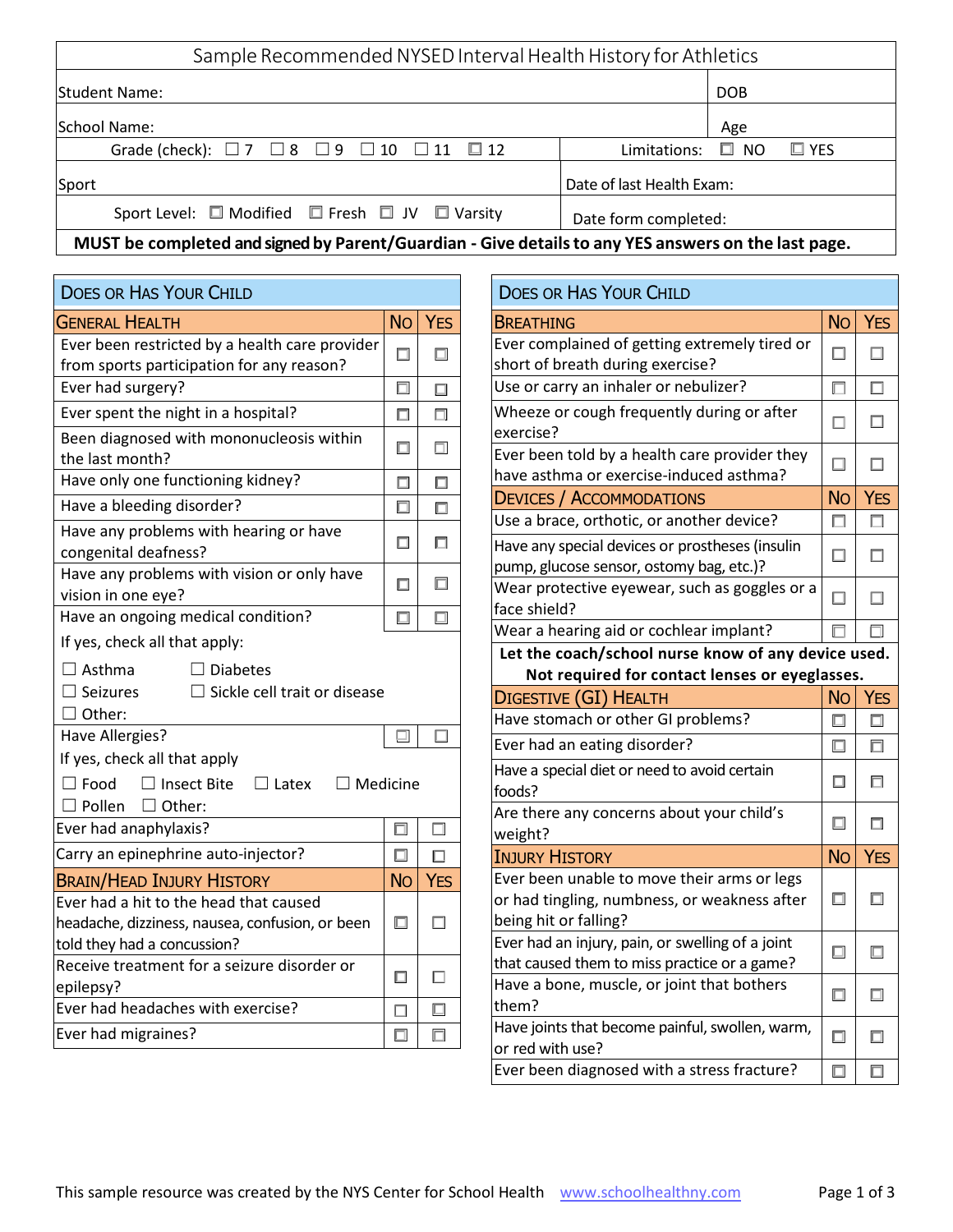| Student |                     |  |
|---------|---------------------|--|
| Jame:   | $\cap D$<br>.ס<br>◡ |  |
|         |                     |  |

| <b>DOES OR HAS YOUR CHILD</b>                                                                                                                                                                                                                                 |           |                                                 | <b>DOES OR HAS YOUR CHILD</b>                                              |           |            |  |
|---------------------------------------------------------------------------------------------------------------------------------------------------------------------------------------------------------------------------------------------------------------|-----------|-------------------------------------------------|----------------------------------------------------------------------------|-----------|------------|--|
| <b>HEART HEALTH</b>                                                                                                                                                                                                                                           | <b>No</b> | <b>YES</b>                                      | <b>FEMALES ONLY</b>                                                        | <b>No</b> | <b>YES</b> |  |
| Ever complained of:                                                                                                                                                                                                                                           |           |                                                 | Have regular periods?                                                      |           | □          |  |
| Ever had a test by a health care provider for their                                                                                                                                                                                                           | $\Box$    | $\Box$                                          | <b>MALES ONLY</b>                                                          | <b>No</b> | <b>YES</b> |  |
| heart (e.g., EKG, echocardiogram, stress test)?                                                                                                                                                                                                               |           |                                                 | Have only one testicle?                                                    | 囗         | $\Box$     |  |
| Lightheadedness, dizziness, during or after<br>exercise?                                                                                                                                                                                                      | $\Box$    | □                                               | Have groin pain or a bulge, or a hernia?                                   |           | $\Box$     |  |
| Chest pain, tightness, or pressure during or                                                                                                                                                                                                                  |           |                                                 | <b>SKIN HEALTH</b>                                                         | <b>No</b> | <b>YES</b> |  |
| after exercise?                                                                                                                                                                                                                                               | $\Box$    | $\Box$                                          | Currently have any rashes, pressure sores, or<br>other skin problems?      |           | □          |  |
| Fluttering in the chest, skipped heartbeats,<br>heart racing?                                                                                                                                                                                                 | $\Box$    | 囗                                               | Ever had a herpes or MRSA skin infection?                                  |           | □          |  |
| Ever been told by a health care provider they                                                                                                                                                                                                                 | □         |                                                 | <b>COVID-19 INFORMATION</b>                                                |           |            |  |
| have or had a heart or blood vessel problem?                                                                                                                                                                                                                  |           | □                                               | Has your child ever tested positive for                                    |           | П          |  |
| If yes, check all that apply:                                                                                                                                                                                                                                 |           |                                                 | COVID-19?                                                                  |           |            |  |
| $\Box$ Chest Tightness or Pain<br><b>Heart infection</b>                                                                                                                                                                                                      |           | If NO, STOP. Go to Family Heart Health History. |                                                                            |           |            |  |
| $\Box$ High Blood Pressure<br><b>Heart Murmur</b><br>$\Box$ High Cholesterol<br>Low Blood Pressure<br>$\Box$ New fast or slow heart rate<br>□ Kawasaki Disease<br>$\Box$ Has implanted cardiac defibrillator (ICD)<br>$\Box$ Has a pacemaker<br>$\Box$ Other: |           |                                                 | If YES, answer questions below:                                            |           |            |  |
|                                                                                                                                                                                                                                                               |           |                                                 | Date of positive COVID test:                                               |           |            |  |
|                                                                                                                                                                                                                                                               |           |                                                 | Was your child symptomatic?                                                |           | □          |  |
|                                                                                                                                                                                                                                                               |           |                                                 | Did your child see a health care provider for                              |           | □          |  |
|                                                                                                                                                                                                                                                               |           |                                                 | their COVID-19 symptoms?                                                   |           |            |  |
|                                                                                                                                                                                                                                                               |           | Was your child hospitalized for COVID?          | □                                                                          | $\Box$    |            |  |
|                                                                                                                                                                                                                                                               |           |                                                 | Was your child diagnosed with Multisystem<br>Inflammatory Syndrome (MISC)? |           | п          |  |

| <b>FAMILY HEART HEALTH HISTORY</b>                                                                                           |                                                            |
|------------------------------------------------------------------------------------------------------------------------------|------------------------------------------------------------|
| A relative has/had any of the following:                                                                                     |                                                            |
| Check all that apply:                                                                                                        | $\Box$ Brugada Syndrome?                                   |
| Enlarged Heart/Hypertrophic Cardiomyopathy/Dilated                                                                           | $\Box$ Catecholaminergic Ventricular Tachycardia?          |
| Cardiomyopathy                                                                                                               | $\Box$ Marfan Syndrome (aortic rupture)?                   |
| $\Box$ Arrhythmogenic Right Ventricular Cardiomyopathy?                                                                      | $\Box$ Heart attack at age 50 or younger?                  |
| Heart rhythm problems, long or short QT interval?<br>$\Box$                                                                  | $\Box$ Pacemaker or implanted cardiac defibrillator (ICD)? |
| A family history of:                                                                                                         |                                                            |
| $\Box$ Known heart abnormalities or sudden death before age 50? $\Box$ Structural heart abnormality, repaired or unrepaired? |                                                            |

 $\Box$  Unexplained fainting, seizures, drowning, near drowning, or car accident before age 50?

| If you answered <b>NO</b> to <b>all</b> questions, <b>STOP</b> . Sign and date below. |                                                               |       |  |
|---------------------------------------------------------------------------------------|---------------------------------------------------------------|-------|--|
|                                                                                       | <b>GO</b> to page 3 if you answered <b>YES</b> to a question. |       |  |
|                                                                                       |                                                               |       |  |
| l Parent/Guardian l                                                                   |                                                               |       |  |
| Signature:                                                                            |                                                               | Date: |  |